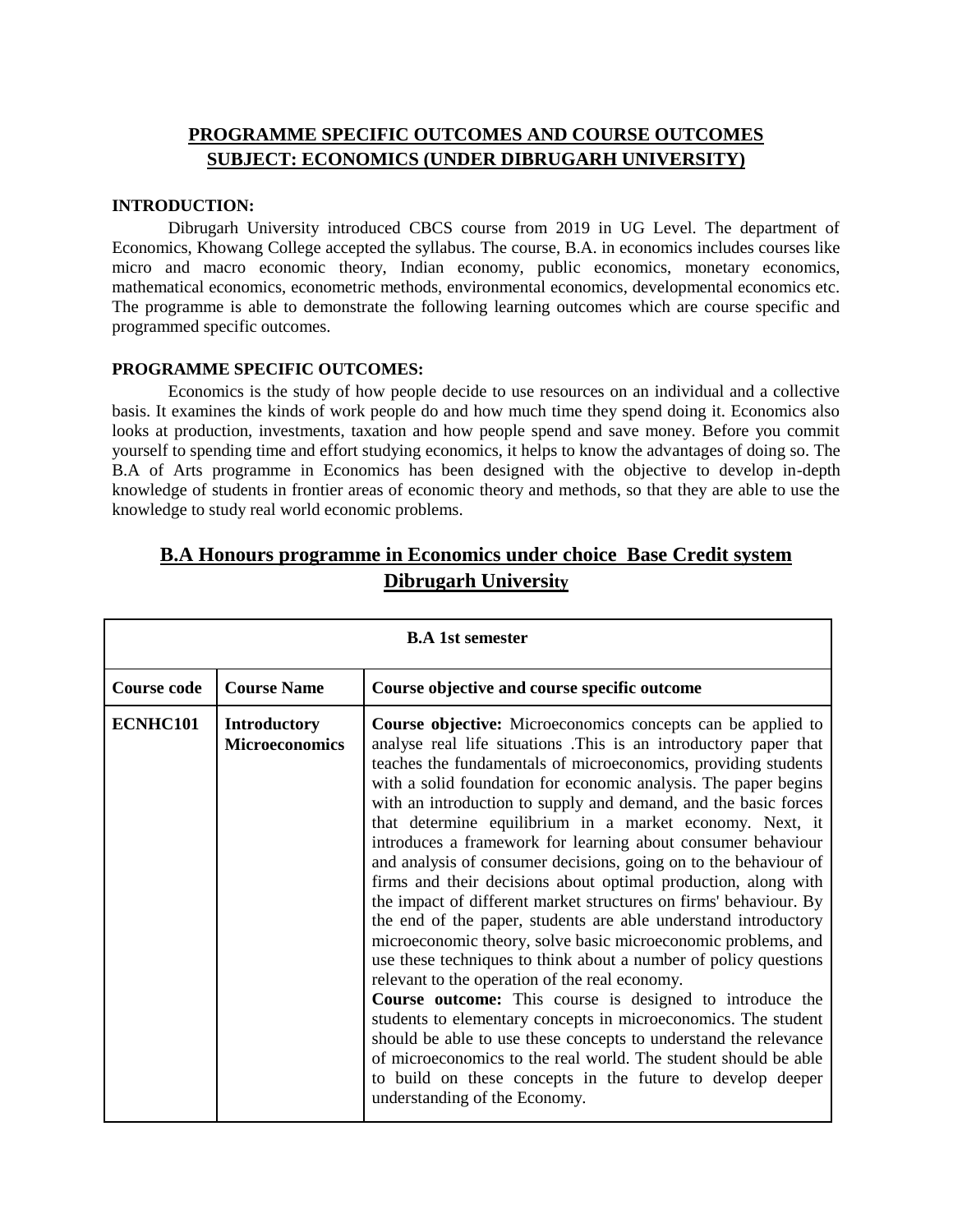| ECNHC102 | <b>Mathematical</b><br>methods for<br>economics -1 | Course objective:<br>The paper covers number systems, logic and proof techniques,<br>sets and set operations, relations and functions, functions of one<br>real variable, single-variable optimization, integration of<br>functions, and difference equations.<br>Course outcome: This paper provides the basic mathematical<br>prerequisites for other papers in the Honours, Masters' and Ph.D<br>programs, and the mathematical techniques and methods used by<br>economists in academics, research, and industry. |
|----------|----------------------------------------------------|-----------------------------------------------------------------------------------------------------------------------------------------------------------------------------------------------------------------------------------------------------------------------------------------------------------------------------------------------------------------------------------------------------------------------------------------------------------------------------------------------------------------------|
|          |                                                    |                                                                                                                                                                                                                                                                                                                                                                                                                                                                                                                       |

| <b>B.A 2nd semester</b> |                                                      |                                                                                                                                                                                                                                                                                                                                                                                                                                                                                                                                                                                                                                                                                                                                                                                                                                                                                                                                                                                                                                                                                                                                                                                                                                                                      |
|-------------------------|------------------------------------------------------|----------------------------------------------------------------------------------------------------------------------------------------------------------------------------------------------------------------------------------------------------------------------------------------------------------------------------------------------------------------------------------------------------------------------------------------------------------------------------------------------------------------------------------------------------------------------------------------------------------------------------------------------------------------------------------------------------------------------------------------------------------------------------------------------------------------------------------------------------------------------------------------------------------------------------------------------------------------------------------------------------------------------------------------------------------------------------------------------------------------------------------------------------------------------------------------------------------------------------------------------------------------------|
| <b>Course code</b>      | <b>Course Name</b>                                   |                                                                                                                                                                                                                                                                                                                                                                                                                                                                                                                                                                                                                                                                                                                                                                                                                                                                                                                                                                                                                                                                                                                                                                                                                                                                      |
| ECNHC201                | Introductory<br><b>Macroeconomics</b>                | <b>Course objective:</b> This paper provides an overview of<br>macroeconomic issues, such as determination of<br>national income, output, employment, inflation, interest<br>rate and more. The role of monetary and fiscal policy is<br>also discussed. The paper introduces basic models of<br>macroeconomics and illustrates principles with the<br>experience of the US and foreign economies. Also, this<br>paper enables students to appreciate the workings of real<br>and money markets and the nature of equilibrium in<br>each market; to emphasize the role of macroeconomic<br>policies that affect internal and external deficits. Lastly,<br>the paper introduces the concepts if IS and LM and the<br>implications of any changes in monetary, fiscal policies,<br>and adverse economic shocks on GDP and interest rates<br>Course outcome: Macro economics helps us to<br>understand how a economy is moving as a whole. In<br>Macro economics, a variety of economy wide<br>phenomena is thoroughly examined such as inflation,<br>price levels, rate of growth, national income, gross<br>domestic product and changes in unemployment. It<br>helps to achieve the goal of economic growth, a higher<br>GDP level, and higher level of employment. |
| ECNHC202                | <b>Mathematical</b><br>methods for<br>economics - Il | <b>Course objective:</b> The objective of this sequence is to<br>transmit the body of basic mathematics that enables the<br>study of economic theory at the undergraduate level,<br>specifically the courses on microeconomic theory,                                                                                                                                                                                                                                                                                                                                                                                                                                                                                                                                                                                                                                                                                                                                                                                                                                                                                                                                                                                                                                |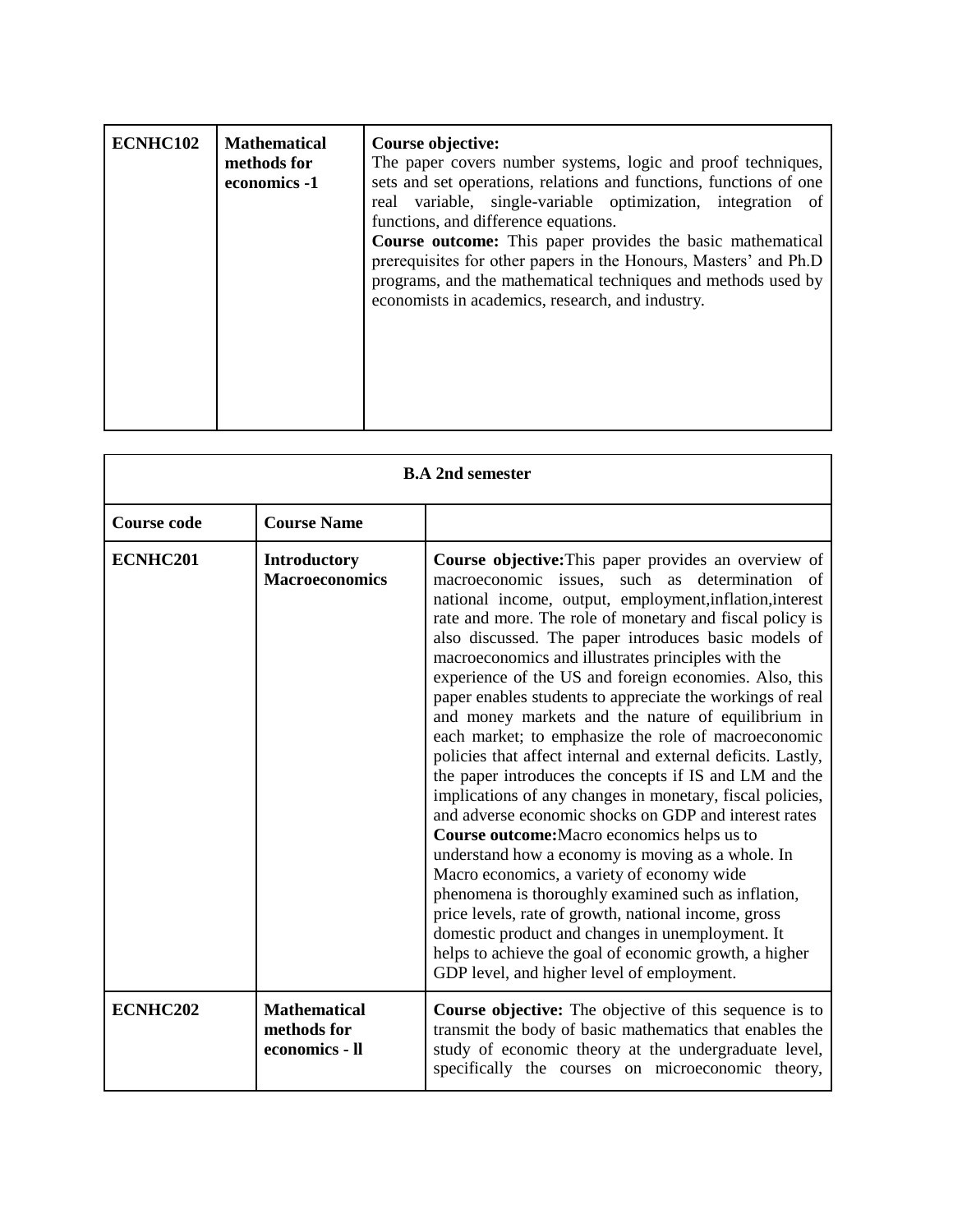|  | macroeconomic theory, statistics and econometrics set<br>out in this Syllabus. In this course, particular economic<br>models are not the ends, but the means for illustrating<br>the method of applying mathematical techniques to<br>economic<br>theory in general<br>Course outcome: This paper provides the basic<br>mathematical prerequisites for other papers in the<br>Honours, Masters' and Ph.D programs, and the<br>mathematical techniques and methods used by<br>economists in academics, research, and industry. |
|--|-------------------------------------------------------------------------------------------------------------------------------------------------------------------------------------------------------------------------------------------------------------------------------------------------------------------------------------------------------------------------------------------------------------------------------------------------------------------------------------------------------------------------------|
|  |                                                                                                                                                                                                                                                                                                                                                                                                                                                                                                                               |

| <b>B.A 3rd Semester</b> |                                               |                                                                                                                                                                                                                                                                                                                                                                                                                                                                                                                                                                                                                                                                                                                                                                                                                                                       |
|-------------------------|-----------------------------------------------|-------------------------------------------------------------------------------------------------------------------------------------------------------------------------------------------------------------------------------------------------------------------------------------------------------------------------------------------------------------------------------------------------------------------------------------------------------------------------------------------------------------------------------------------------------------------------------------------------------------------------------------------------------------------------------------------------------------------------------------------------------------------------------------------------------------------------------------------------------|
| <b>Course code</b>      | <b>Course Name</b>                            |                                                                                                                                                                                                                                                                                                                                                                                                                                                                                                                                                                                                                                                                                                                                                                                                                                                       |
| ECNHC301                | <b>Essentials of</b><br><b>Microeconomics</b> | Course objective: The course is designed to provide a<br>sound training in microeconomic theory to formally<br>analyze the behaviour of individual agents. Since<br>students are already familiar with the quantitative<br>techniques in the previous semesters, mathematical<br>tools are used to facilitate understanding of the basic<br>concepts. This course looks at the behaviour of the<br>consumer and the producer and also covers the<br>behaviour of a competitive firm.<br><b>Course outcome:</b> The student will be able to:<br>Demonstrate an understanding, usage and application of<br>basic economic principles. Describe and apply the<br>methods for analyzing consumer behavior through<br>demand and supply, elasticity and marginal utility.<br>Understand the role of alternative property rights in<br>resource allocation. |
| ECNHC302                | <b>Essentials of</b><br><b>Macroeconomics</b> | Course objective: This course discusses various<br>alternative<br>theories<br>of<br>and<br>output<br>employment<br>determination in a closed economy in the short run as<br>well as medium run, and the role of policy in this<br>context.<br><b>Course outcome:</b> This course introduces the students to<br>formal modeling of a macro-economy in terms of<br>analytical tools. It also introduces the students to<br>various theoretical issues related to an open economy.                                                                                                                                                                                                                                                                                                                                                                       |
| ECNHC303                | <b>Statistical methods</b><br>for Economics   | Course objective: This is a course on statistical<br>methods for economics. It begins with some basic<br>concepts and terminology that are fundamental to                                                                                                                                                                                                                                                                                                                                                                                                                                                                                                                                                                                                                                                                                             |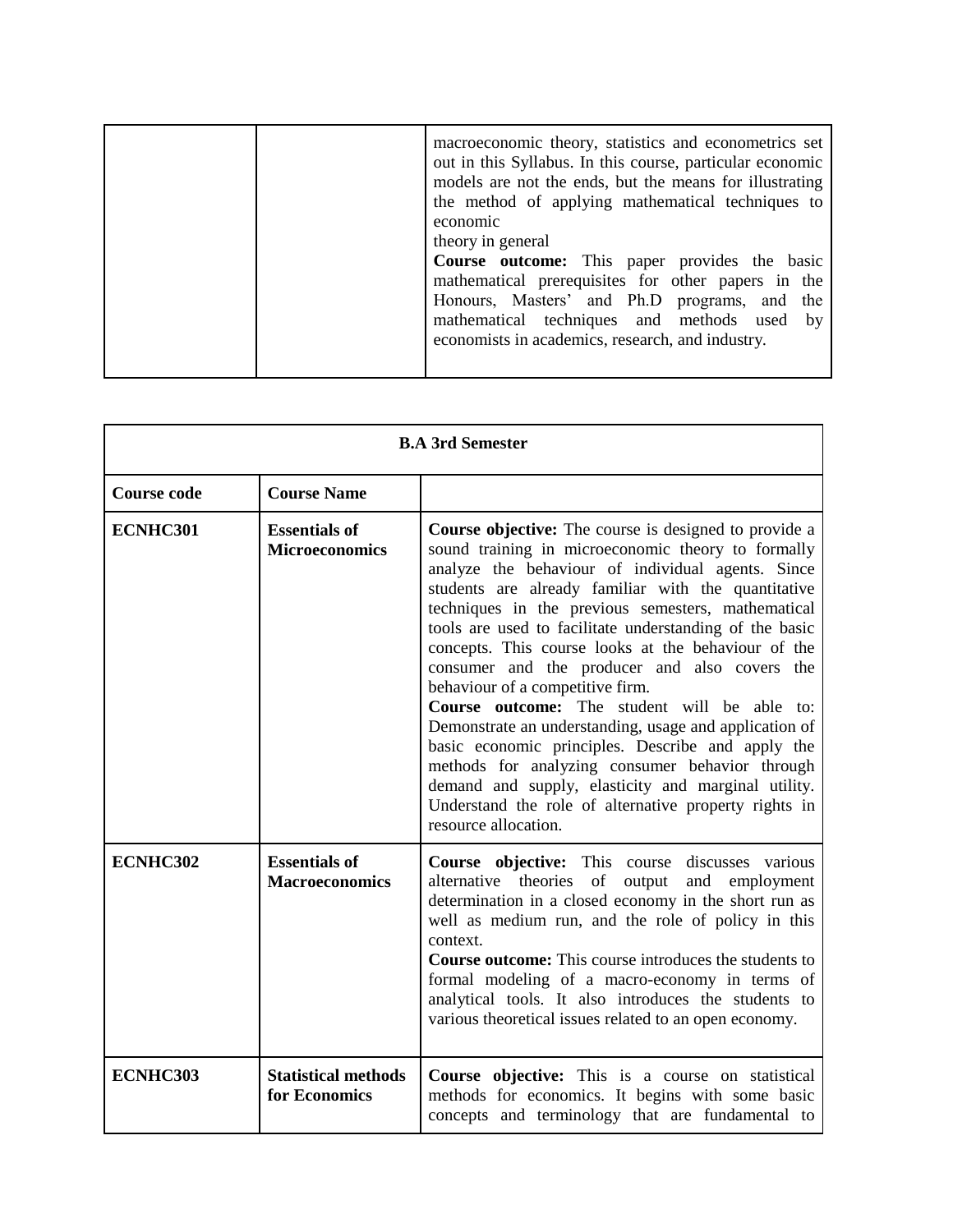|                 |                                      | statistical analysis and inference. It then develops the<br>probability,<br>followed<br>by probability<br>notion<br>of<br>distributions of discrete and continuous random<br>variables and of joint distributions. This is followed by<br>a discussion on sampling techniques used to collect<br>survey data. The course introduces the notion of<br>sampling distributions that act as a bridge between<br>probability theory and statistical inference. The<br>semester concludes with some topics in statistical<br>inference that include point and interval estimation.<br>Course outcome: This course will help the students<br>understand the issues regarding data collection,<br>processing organizing and presentation and the issues<br>involved therein. |
|-----------------|--------------------------------------|----------------------------------------------------------------------------------------------------------------------------------------------------------------------------------------------------------------------------------------------------------------------------------------------------------------------------------------------------------------------------------------------------------------------------------------------------------------------------------------------------------------------------------------------------------------------------------------------------------------------------------------------------------------------------------------------------------------------------------------------------------------------|
| ECNGE3.1        | <b>Indian Economy-1</b>              | Course objective: Using appropriate analytical<br>frameworks, this course reviews major trends in<br>economic indicators in India in the post-Independence<br>period, with particular emphasis on paradigm shifts and<br>turning points. Emphasis needs to be given in capturing<br>the emerging issues.<br><b>Course outcome:</b> This course examines sector-specific<br>polices and their impact in shaping trends in key<br>economic indicators in India. It highlights major policy<br>debates and evaluates the Indian empirical evidence.<br>Topics<br>include<br>development<br>economic<br>since<br>independence, population and human development,<br>growth and distribution, and international comparisons.                                              |
| <b>ECNGE3.2</b> | <b>Money</b> and<br>financial Market | objective: This course<br>highlights<br>Course<br>the<br>organization, structure and role of financial markets and<br>institutions. It also discusses interest rates, monetary<br>management and instruments of monetary control.<br>Financial and banking sector reforms and monetary<br>policy with special reference to India are also covered.<br>Course outcome: This course exposes students to the<br>theory and functioning of the monetary and financial<br>sectors of the economy.                                                                                                                                                                                                                                                                         |
| ECNGE3.3        | <b>Environmental</b><br>economics    | Course objective: This course introduces students to<br>concepts, methods and policy options in managing the<br>environment using tools of economic analysis. This<br>course should be accessible to anyone with an analytical<br>mind and familiarity with basic concepts of economics.<br>Since several environmental problems are caused by<br>economic activity (for instance, carbon emissions,<br>overharvesting of renewable resources and air and water<br>pollution as a by-product of industrial activity), this<br>course examines different approaches to adjusting<br>behaviour through economic institutions<br>such as                                                                                                                                |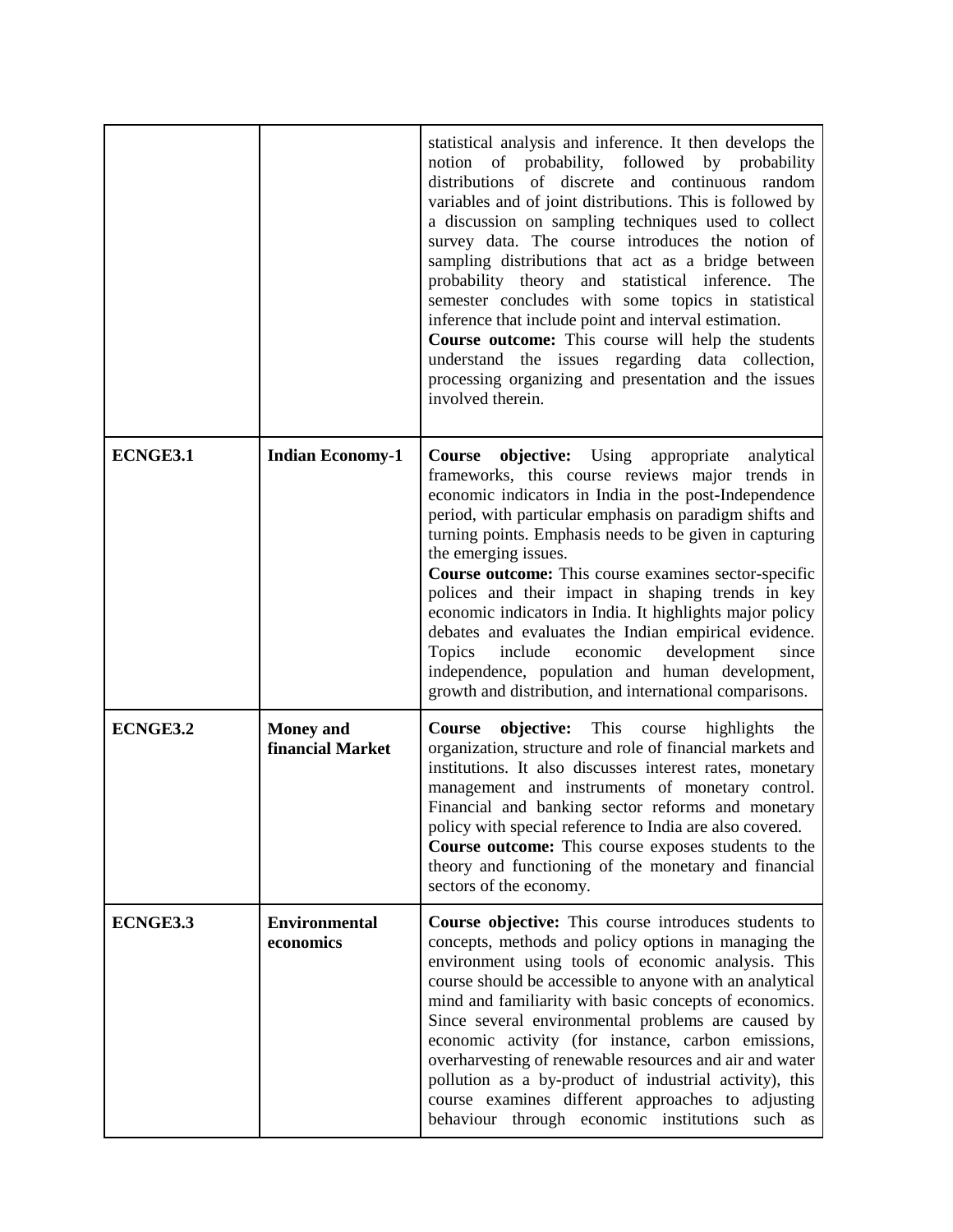|  | markets and incentives as well as through regulation,<br>etc. It also addresses the economic implications of<br>environmental changes. Conversely, the impact of<br>economic growth on the environment is also addressed<br>under the rubric of sustainable development.<br>Environmental problems and issues from the Indian and<br>international context (especially global warming) are<br>used to illustrate the concepts and methods presented in<br>the course.<br><b>Course outcome:</b> The course will be useful for students<br>aiming towards careers in the government sector, policy<br>analysis, business, journalism and international<br>organisations |
|--|------------------------------------------------------------------------------------------------------------------------------------------------------------------------------------------------------------------------------------------------------------------------------------------------------------------------------------------------------------------------------------------------------------------------------------------------------------------------------------------------------------------------------------------------------------------------------------------------------------------------------------------------------------------------|
|--|------------------------------------------------------------------------------------------------------------------------------------------------------------------------------------------------------------------------------------------------------------------------------------------------------------------------------------------------------------------------------------------------------------------------------------------------------------------------------------------------------------------------------------------------------------------------------------------------------------------------------------------------------------------------|

| <b>B.A 4th Semester</b> |                                          |                                                                                                                                                                                                                                                                                                                                                                                                                                                                                                                                                                                                                                                                                                                                                                                                                                                               |
|-------------------------|------------------------------------------|---------------------------------------------------------------------------------------------------------------------------------------------------------------------------------------------------------------------------------------------------------------------------------------------------------------------------------------------------------------------------------------------------------------------------------------------------------------------------------------------------------------------------------------------------------------------------------------------------------------------------------------------------------------------------------------------------------------------------------------------------------------------------------------------------------------------------------------------------------------|
| <b>Course code</b>      | <b>Course outcome</b>                    |                                                                                                                                                                                                                                                                                                                                                                                                                                                                                                                                                                                                                                                                                                                                                                                                                                                               |
| ECNHC401                | <b>Advanced</b><br><b>Microeconomics</b> | <b>Course objective:</b> This course is a sequel to Essentials of<br>Microeconomics. The emphasis will be on giving<br>conceptual clarity to the student coupled with the use of<br>mathematical tools and reasoning. It covers general<br>equilibrium and welfare, imperfect markets and topics<br>under information economic.<br>Course outcome: This paper broadly covers general<br>equilibrium theory, game theory, welfare analysis, market<br>structures, externalities and asymmetric information. The<br>paper provides in-depth understanding of the micro<br>foundations required for higher education in economics<br>and also for making policy decisions. Thus, the scope of<br>the paper includes teaching, research work and policy<br>decision making.                                                                                       |
| ECNHC402                | <b>Advanced</b><br><b>Macroeconomic</b>  | <b>Course objective:</b> This course is a sequel to Essentials of<br>Macroeconomics. In this course, the students<br>are<br>introduced to the long run dynamic issues like growth<br>and technical progress. It also provides the micro-<br>foundations to the various aggregative concepts used in<br>the previous course.<br>Course outcome: This paper aims to provide students<br>with a solid understanding of macroeconomics at the<br>intermediate level, and to ensure that they can apply<br>macroeconomic analysis to the study of economic<br>problems such as inflation, unemployment, budget deficit<br>and many more. In this paper, the modern theories of the<br>determination of consumption, investment, demand for<br>money, steady state levels and growth rate of capital and<br>income are developed and the implications of each model |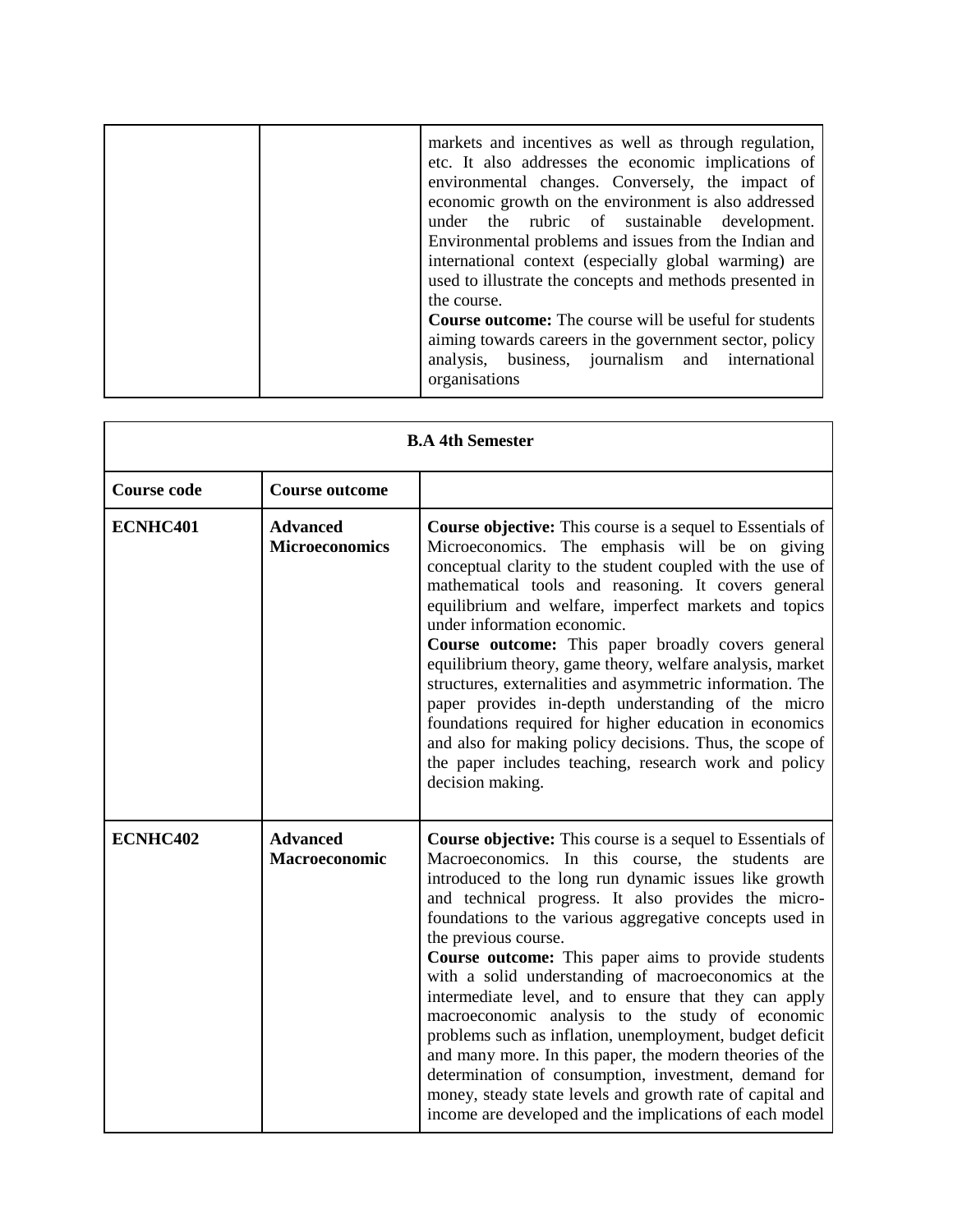|          |                                                     | , theory on alternate fiscal and monetary policy seeking<br>to facilitate full employment, economic growth and price<br>stability are discussed. Since macroeconomics is an<br>empirical discipline, students are familiarized with<br>current macroeconomic data and its relevance.                                                                                                                                                                                                                                                                                                                                                                            |
|----------|-----------------------------------------------------|-----------------------------------------------------------------------------------------------------------------------------------------------------------------------------------------------------------------------------------------------------------------------------------------------------------------------------------------------------------------------------------------------------------------------------------------------------------------------------------------------------------------------------------------------------------------------------------------------------------------------------------------------------------------|
| ECNHC403 | <b>Introductory</b><br><b>Econometrics</b>          | <b>Course objective:</b> This course provides a comprehensive<br>introduction to basic econometric concepts<br>and<br>techniques. It covers statistical concepts of hypothesis<br>testing, estimation and diagnostic checking of simple and<br>multiple regression models. The course also covers the<br>consequences of and tests for misspecification of<br>regression models.<br>Course outcome:<br>This paper provides the basic<br>mathematical prerequisites for other papers in the<br>Honours, Masters' and Ph.D programs,<br>and<br>the<br>mathematical techniques<br>and<br>methods<br>used<br>by<br>economists in academics, research, and industry. |
| ECNGE4.1 | <b>Indian Economy-II</b>                            | Course objective: This course examines sector-specific<br>polices and their impact in shaping trends in key<br>economic indicators in India. Emphasis needs to be given<br>in capturing the emerging issues<br>Course outcome: This course examines sector-specific<br>polices and their impact in shaping trends in key<br>economic indicators in India. It highlights major policy<br>debates and evaluates the Indian empirical evidence.<br>include<br><b>Topics</b><br>economic<br>development<br>since<br>independence, population and human development,<br>growth and distribution, and international comparisons                                       |
| ECNGE4.2 | <b>Economic History</b><br>of India (1857-<br>1947) | Course objective: This course analyses key aspects of<br>Indian economic development during the second half of<br>British colonial rule. In doing so, it investigates the place<br>of the Indian economy in the wider colonial context, and<br>the mechanisms that linked economic development in<br>India to the compulsions of colonial rule. This course<br>links directly to the course on India's economic<br>development after independence in 1947.                                                                                                                                                                                                      |
|          |                                                     | <b>Course outcome:</b> This paper analyses key aspects of<br>Indian economic development during the second half of<br>British colonial rule. In doing so, it investigates the place<br>of the Indian economy in the wider colonial context, and<br>the mechanisms that linked economic development in<br>India to the compulsions of colonial rule. This course<br>links directly to the course on India's economic<br>development after independence in 1947.                                                                                                                                                                                                  |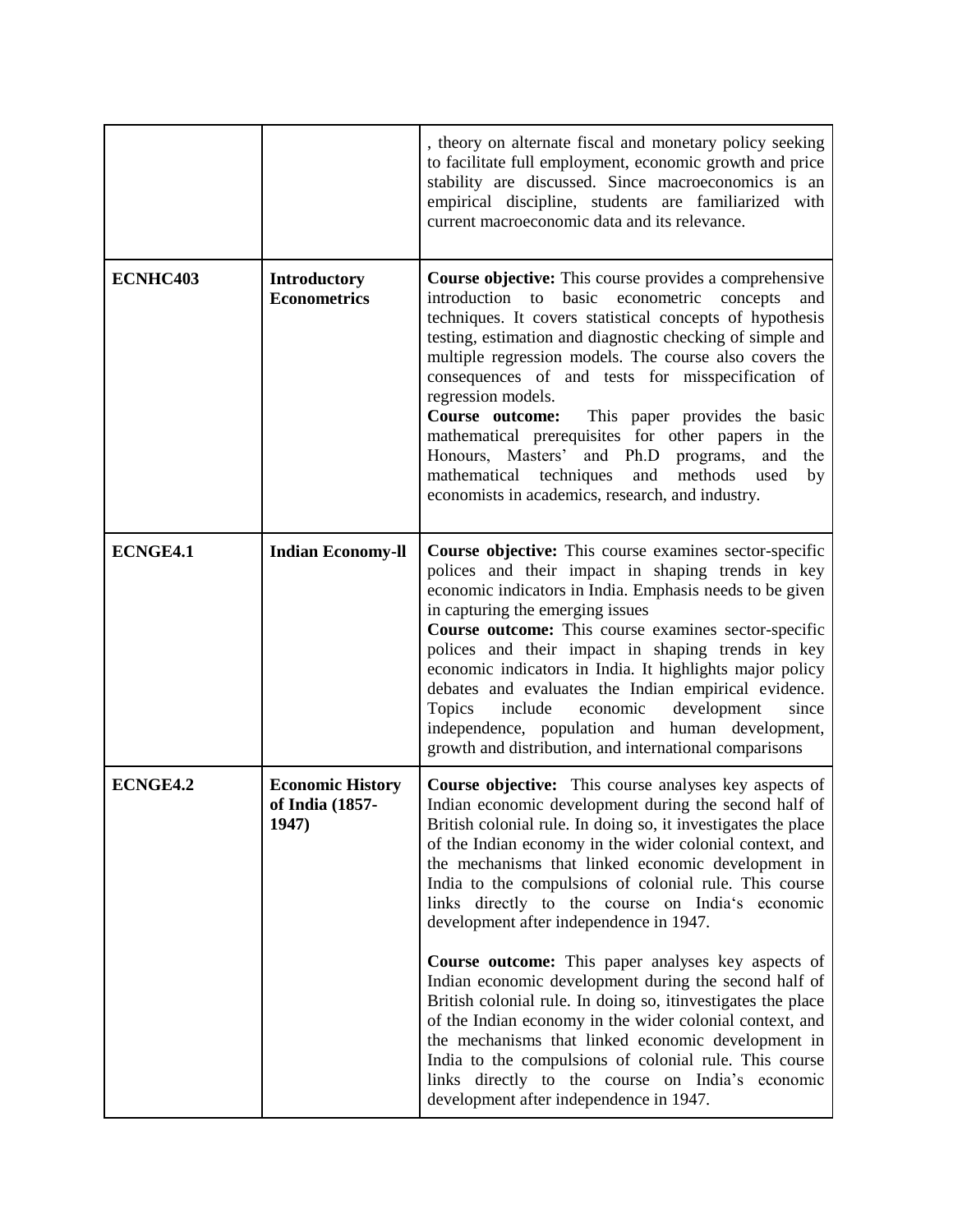| <b>Public Finance</b><br>ECNGE4.3 | Course objective: This course is a non-technical<br>overview of government finances with special reference<br>to India. The course does not require any prior<br>knowledge of economics. It will look into the efficiency<br>and equity aspects of taxation of the centre, states and the<br>local governments and the issues of fiscal federalism and<br>decentralisation in India.<br><b>Course outcome:</b> On completion of this course, the<br>students will be able to have conceptual clarity of public<br>expenditure and revenue theories To apply the principle<br>of optimal taxation in analysing various governments tax<br>policies To know the application of public economics in<br>analysing various energy policies To comprehend various<br>types of public goods and its real world application To<br>apply and integrate Equity and Efficiency Economics<br>principles to analyse Energy consumption. |
|-----------------------------------|----------------------------------------------------------------------------------------------------------------------------------------------------------------------------------------------------------------------------------------------------------------------------------------------------------------------------------------------------------------------------------------------------------------------------------------------------------------------------------------------------------------------------------------------------------------------------------------------------------------------------------------------------------------------------------------------------------------------------------------------------------------------------------------------------------------------------------------------------------------------------------------------------------------------------|
|-----------------------------------|----------------------------------------------------------------------------------------------------------------------------------------------------------------------------------------------------------------------------------------------------------------------------------------------------------------------------------------------------------------------------------------------------------------------------------------------------------------------------------------------------------------------------------------------------------------------------------------------------------------------------------------------------------------------------------------------------------------------------------------------------------------------------------------------------------------------------------------------------------------------------------------------------------------------------|

| <b>B.A 5th Semester</b> |                                          |                                                                                                                                                                                                                                                                                                                                                                                                                                                                                                                                                                                                                                                                                                                                    |
|-------------------------|------------------------------------------|------------------------------------------------------------------------------------------------------------------------------------------------------------------------------------------------------------------------------------------------------------------------------------------------------------------------------------------------------------------------------------------------------------------------------------------------------------------------------------------------------------------------------------------------------------------------------------------------------------------------------------------------------------------------------------------------------------------------------------|
| <b>Course code</b>      | <b>Course Name</b>                       |                                                                                                                                                                                                                                                                                                                                                                                                                                                                                                                                                                                                                                                                                                                                    |
| ECNHC502                | Indian<br>Economy-1                      | objective:Using<br>appropriate<br>analytical<br><b>Course</b><br>frameworks, this course reviews major<br>trends in<br>economic indicators in India in the post-Independence<br>period, with particular emphasis on paradigm shifts and<br>turning points. Emphasis needs to be given in capturing<br>the emerging issues.<br>Course outcome: This course examines sector-specific<br>polices and their impact in shaping trends in key<br>economic indicators in India. It highlights major policy<br>debates and evaluates the Indian empirical evidence.<br>economic<br>development<br>Topics<br>include<br>since<br>independence, population and human development,<br>growth and distribution, and international comparisons. |
| ECNHC502                | <b>Development</b><br><b>Economics-1</b> | Course objective: This is the first part of a two-part<br>course on economic development. The course begins<br>discussion of alternative conceptions of<br>with a<br>development and their justification. It then proceeds to<br>models of growth and cross-national<br>aggregate<br>comparisons of the growth experience that can help<br>evaluate these models. The axiomatic basis for inequality<br>measurement is used to develop measures of inequality<br>and connections between growth and inequality are<br>explored. The course ends by linking political institutions<br>to growth and inequality by discussing the role of the                                                                                        |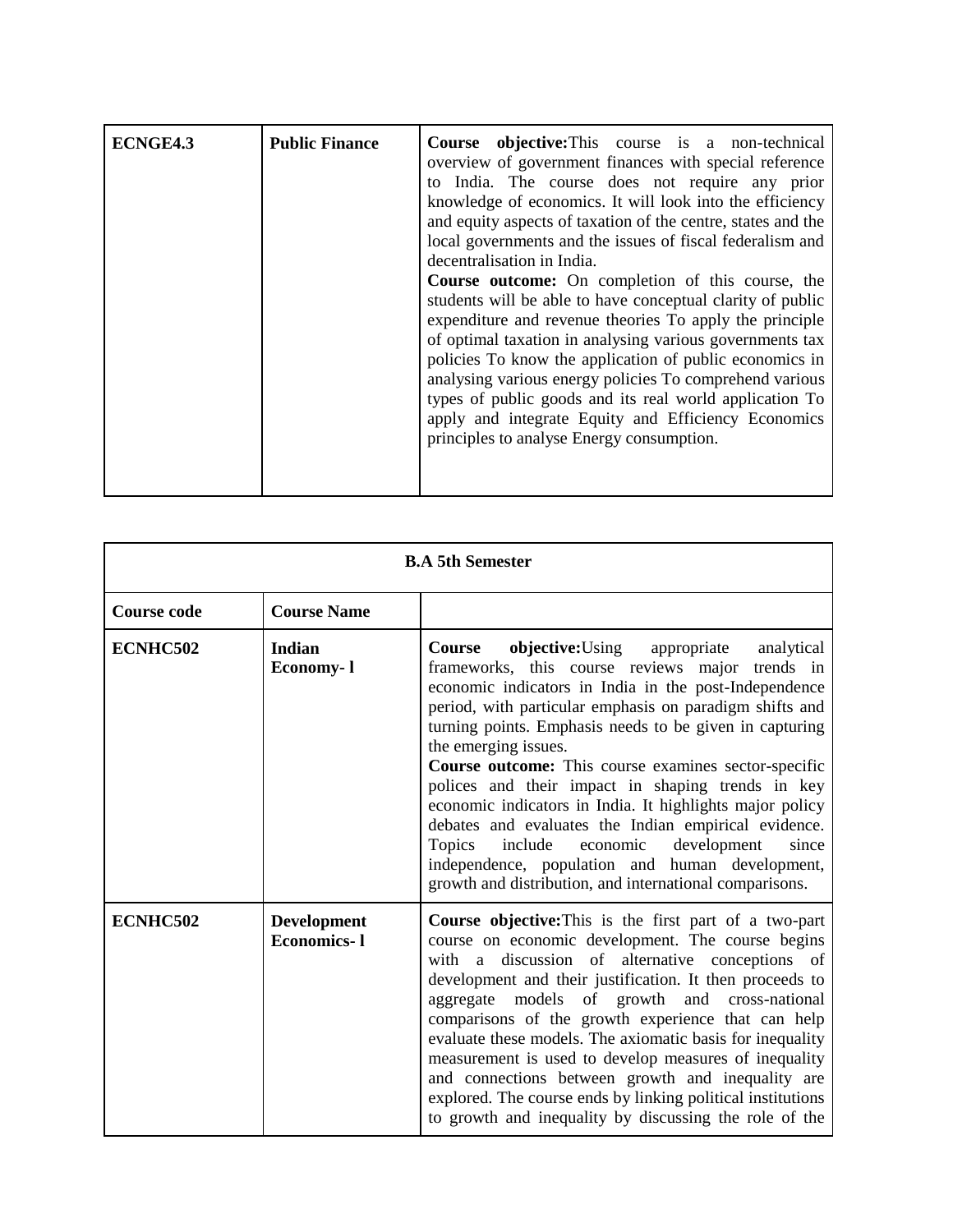|                   |                                                              | state in economic development and the informational and<br>incentive problems that affect state governance.<br>Course outcome: This course is designed to inculcate<br>diverse concepts related to economic growth and<br>development by giving special emphasis on structural<br>issues related to the process of development. In order to<br>create an awareness on policy options, the pressing<br>problems on the path of development such as inequality,<br>poverty and technological aspects are dealt in.                                                                                                                                                                                                                                                                                                                                                                                                                                                                                                                                                                                                                                                                                                                                                                                                                                                                                                                                                                  |
|-------------------|--------------------------------------------------------------|-----------------------------------------------------------------------------------------------------------------------------------------------------------------------------------------------------------------------------------------------------------------------------------------------------------------------------------------------------------------------------------------------------------------------------------------------------------------------------------------------------------------------------------------------------------------------------------------------------------------------------------------------------------------------------------------------------------------------------------------------------------------------------------------------------------------------------------------------------------------------------------------------------------------------------------------------------------------------------------------------------------------------------------------------------------------------------------------------------------------------------------------------------------------------------------------------------------------------------------------------------------------------------------------------------------------------------------------------------------------------------------------------------------------------------------------------------------------------------------|
| <b>ECNHDSE501</b> | <b>Economics of</b><br><b>Health and</b><br><b>Education</b> | <b>Course objective:</b> The importance of education and<br>health in improving well-being is reflected in their<br>inclusion among the Millennium Development Goals<br>adopted by the United Nations member states, which<br>include among other goals, achieving universal primary<br>education, reducing child mortality, improving maternal<br>health and combating diseases.<br><b>Course outcome:</b> This course provides a microeconomic<br>framework to analyze, among other things, individual<br>choice in the demand for health and education,<br>government intervention and aspects of inequity and<br>discrimination in both sectors. It also gives an overview<br>of health and education in India                                                                                                                                                                                                                                                                                                                                                                                                                                                                                                                                                                                                                                                                                                                                                                |
| <b>ECNHDSE502</b> | <b>Applied</b><br><b>Econometrics</b>                        | <b>Course objective:</b> The aim of this course is to provide a<br>foundation in applied econometric analysis and develop<br>skills required for empirical research in economics.<br>Topics include specification and selection of regression<br>models, dynamic econometric models, advanced methods<br>in regression analysis and panel data models. Since the<br>emphasis is on application of methods, this course<br>requires understanding of econometric software and<br>computing skills.<br><b>Course outcome:</b> This paper is an extension to the<br>Introductory Econometrics compulsory<br>of<br>paper<br>Semester IV. The course is specifically designed for<br>students who are keen to pursue empirical research after<br>graduation. Broadly, the course includes matrix approach<br>to linear regression model, review of functional forms<br>and qualitative explanatory variable regression models,<br>regression diagnostics: detection of, and remedial<br>for<br>multicollinearity,<br>measures<br>autocorrelation,<br>heteroscedasticity, model selection, dynamic econometric<br>models, instrumental variable estimation, simultaneous<br>equations model, panel data models and estimation<br>techniques, and introduction to econometric software.<br>Thus, qualifying this paper considerably adds to the<br>profile of the student applying for jobs in the corporate<br>and government organisations, research institutions, and<br>in teaching. |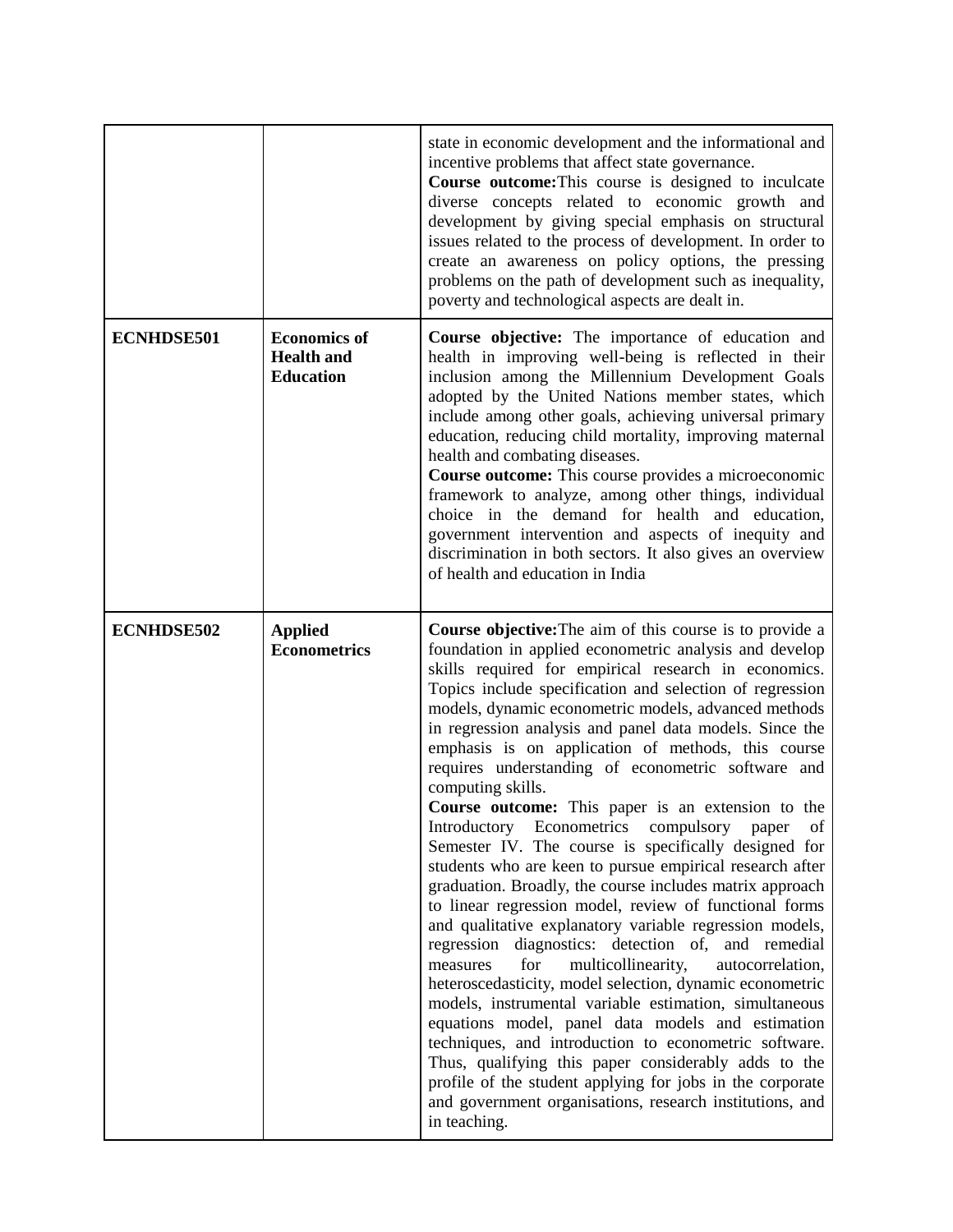| <b>ECNHDSE503</b> | <b>Economic History</b><br>of India (1857-<br>1947) | <b>Course objective:</b> This course analyses key aspects of<br>Indian economic development during the second half of<br>British colonial rule. In doing so, it investigates the place<br>of the Indian economy in the wider colonial context, and<br>the mechanisms that linked economic development in<br>India to the compulsions of colonial rule. This course<br>links directly to the course on India's economic<br>development after independence in 1947.<br><b>Course outcome :</b> This paper analyses key aspects of<br>Indian economic development during the second half of<br>British colonial rule. In doing so, it investigates the place<br>of the Indian economy in the wider colonial context, and<br>the mechanisms that linked economic development in<br>India to the compulsions of colonial rule. This course<br>links directly to the course on India's economic<br>development after independence in 1947.                                                                                                                                                                                                                                                                                                                                         |
|-------------------|-----------------------------------------------------|------------------------------------------------------------------------------------------------------------------------------------------------------------------------------------------------------------------------------------------------------------------------------------------------------------------------------------------------------------------------------------------------------------------------------------------------------------------------------------------------------------------------------------------------------------------------------------------------------------------------------------------------------------------------------------------------------------------------------------------------------------------------------------------------------------------------------------------------------------------------------------------------------------------------------------------------------------------------------------------------------------------------------------------------------------------------------------------------------------------------------------------------------------------------------------------------------------------------------------------------------------------------------|
| <b>ECNHDSE504</b> | <b>Game Theory</b>                                  | Course objective: Game theory is an integral part of<br>modern economic analysis. Game theory introduces the<br>students to elementary game theory under complete<br>information.<br>This course introduces the basic<br>Course outcome:<br>concepts of game theory in a way that allows students to<br>use them in solving simple problems. The course will<br>deal with the solution concepts for normal form and<br>extensive form games along with a variety of economic<br>applications.                                                                                                                                                                                                                                                                                                                                                                                                                                                                                                                                                                                                                                                                                                                                                                                |
| <b>ECNHDSE505</b> | <b>Money</b> and<br>financial Market                | Course objective: This course exposes students to the<br>theory and functioning of the monetary and financial<br>sectors of the economy. It highlights the organization,<br>structure and role of financial markets and institutions. It<br>also discusses interest rates, monetary management and<br>instruments ofmonetary control. Financial and banking<br>sector reforms and monetary policy with special<br>reference to India are also covered.<br><b>Course outcome:</b> This is a paper on the economics of<br>money, banking and financial markets. It provides<br>coverage of economic principles that underlie the<br>operation of banks and other financial institutions. The<br>paper aims to provide the student with an introduction to<br>the role of money, financial markets, financial<br>institutions and the monetary policy in the economy, thus<br>providing a solid foundation for further study or<br>employment in the financial services industry. The paper<br>establishes how monetary policy and the financial<br>markets work in theory and practice. The main<br>components of the course are cover the role of financial<br>markets in the economy with a particular emphasis on<br>bond markets and interest rate determination, the main |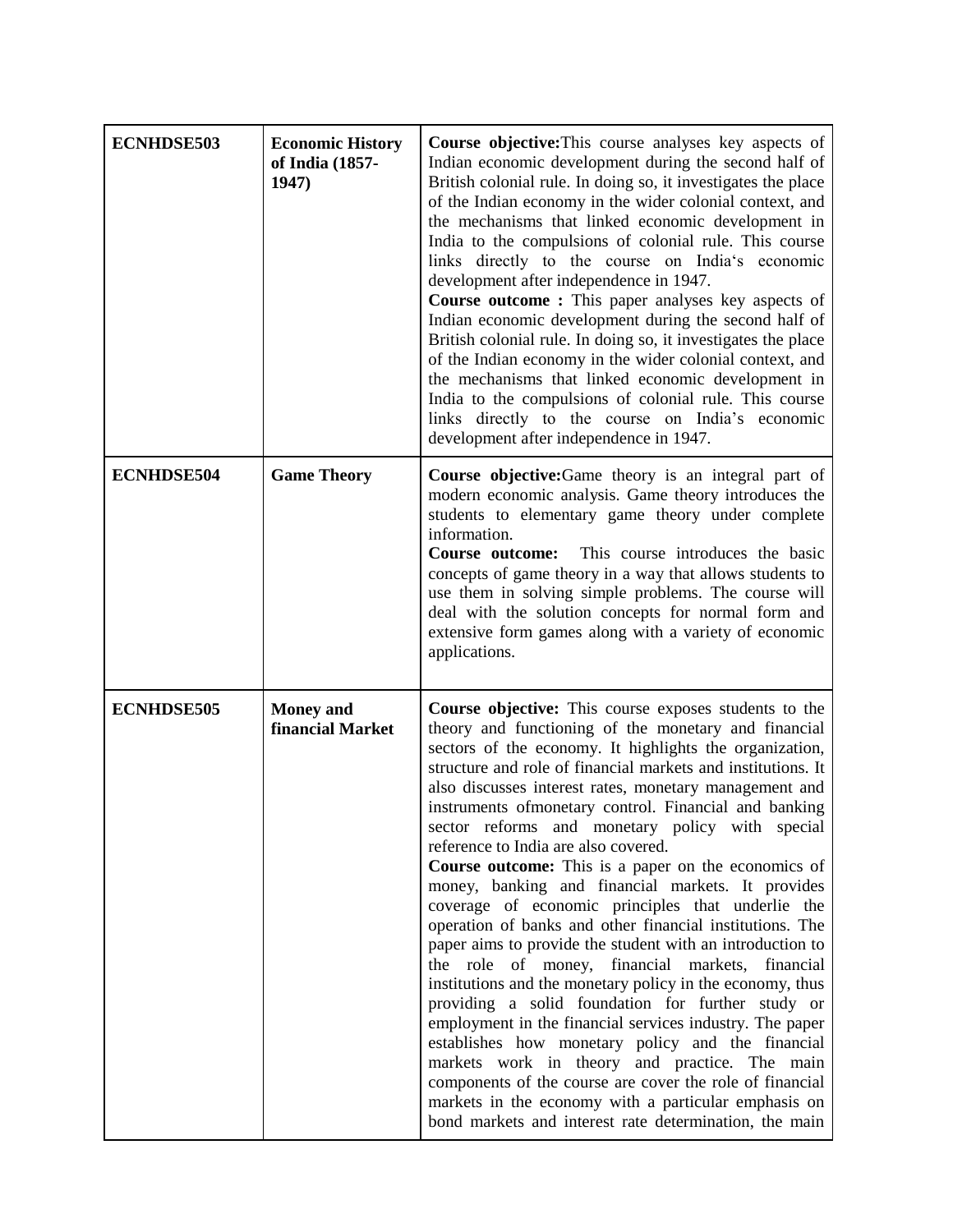|            |                         | aspects of banks and other financial institutions and the<br>role of money, central banking and monetary policy.                                                                                                                                                                                                                                                                                                                                                                                                                                                                                                                                                                                                                                                                         |
|------------|-------------------------|------------------------------------------------------------------------------------------------------------------------------------------------------------------------------------------------------------------------------------------------------------------------------------------------------------------------------------------------------------------------------------------------------------------------------------------------------------------------------------------------------------------------------------------------------------------------------------------------------------------------------------------------------------------------------------------------------------------------------------------------------------------------------------------|
| ECNHDSE506 | <b>Public Economics</b> | <b>Course Objective:</b> Economics is the study of<br>government policy from the point of view of Economics<br>efficiency and equity. Environmental economics papers<br>aims to focus on Economic causes of environmental<br>problems, policy as well as valuation of environmental<br>quality.<br><b>Course outcome:</b> Students understand the scenario of<br>public finance in India and express the role of<br>government (public finance) in an economy. Students<br>will be able to describe how fiscal policy can be used to<br>promote equity in an economy and provide real life<br>examples. Students compare different types of taxes and<br>their merits and demerits. Students infer causes of<br>increasing public expenditure in India and provide<br>suitable examples. |

| <b>B.A 6th Semester</b> |                                           |                                                                                                                                                                                                                                                                                                                                                                                                                                                                                                                                                                                                                                                                                                                                                                                                                                                                                                                                                                                                                                                       |
|-------------------------|-------------------------------------------|-------------------------------------------------------------------------------------------------------------------------------------------------------------------------------------------------------------------------------------------------------------------------------------------------------------------------------------------------------------------------------------------------------------------------------------------------------------------------------------------------------------------------------------------------------------------------------------------------------------------------------------------------------------------------------------------------------------------------------------------------------------------------------------------------------------------------------------------------------------------------------------------------------------------------------------------------------------------------------------------------------------------------------------------------------|
| <b>Course code</b>      | <b>Course Name</b>                        |                                                                                                                                                                                                                                                                                                                                                                                                                                                                                                                                                                                                                                                                                                                                                                                                                                                                                                                                                                                                                                                       |
| ECNHC601                | <b>Indian Economy- Il</b>                 | <b>Course objective:</b> This course examines sector-specific<br>polices and their impact in shaping trends in key<br>economic. indicators in India. Emphasis needs to be<br>given in capturing the emerging issues.<br><b>Course outcome:</b> Students are able to understand basic<br>concepts of International Trade – Tariff, quota,<br>terms of trade, optimum tariff, reciprocal demand,<br>balance of payment etc.Students will broaden the<br>knowledge about International trade. Students are able to<br>distinguish between inter-regional and international<br>trade. Students critically analyze the theories of<br>international trade. Students learn to analyse<br>the<br>relevance of trade theories in real life. Students are able<br>to evaluate trade policy for India. Students debate on the<br>impact of free trade on the global economy.Students<br>discuss the benefits of international trades in a way how<br>nations with strong international trade have become<br>prosperous and have the power to control the world. |
| ECNHC602                | <b>Development</b><br><b>Economics-II</b> | Course objective: This is the second module of the<br>economic development sequence. It begins with basic<br>demographic. concepts and their evolution during the<br>process of development. The structure of markets and<br>contracts is linked to the particular problems of                                                                                                                                                                                                                                                                                                                                                                                                                                                                                                                                                                                                                                                                                                                                                                        |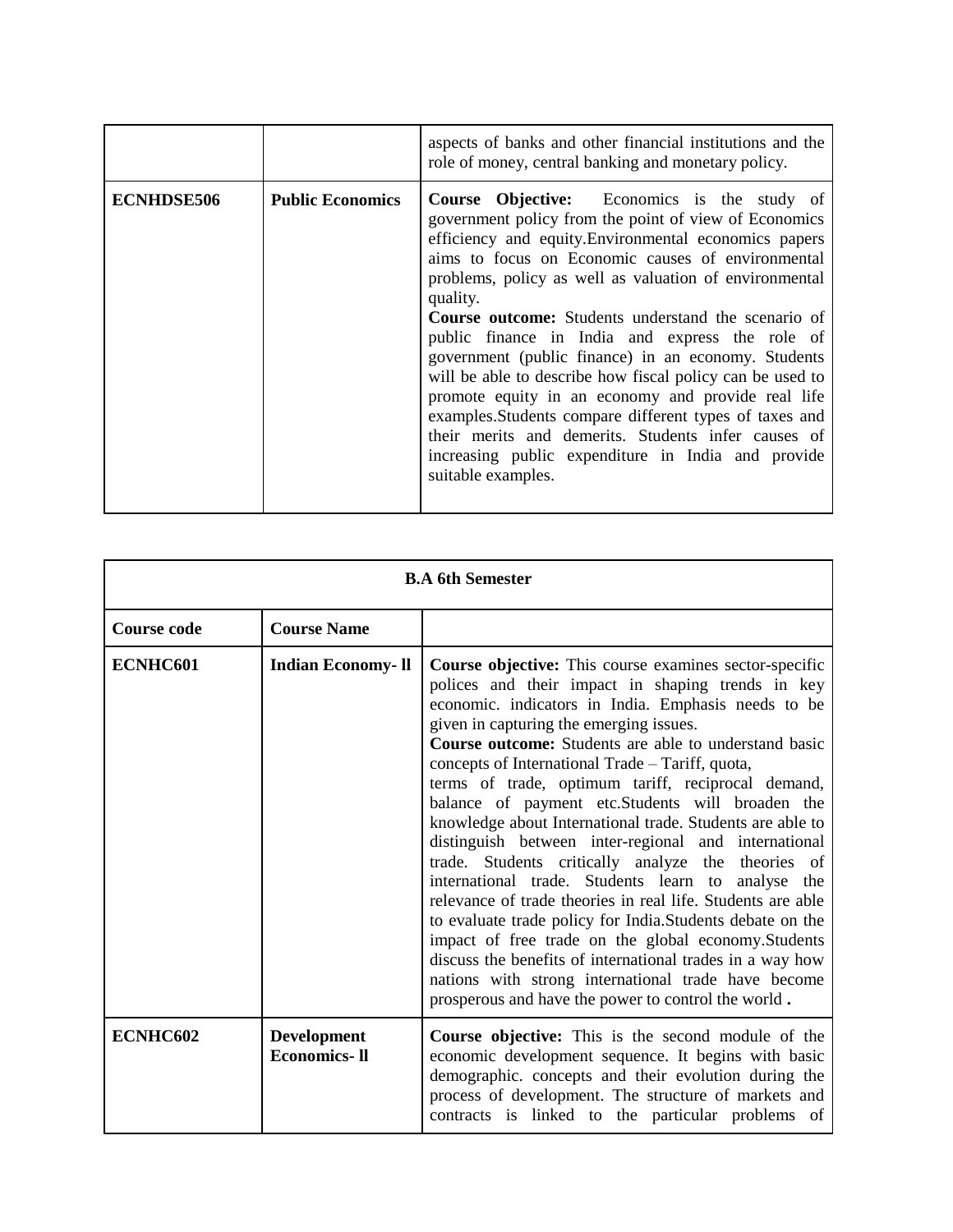|            |                                          | enforcement experienced in poor countries.<br>The<br>governance of communities and organizations is studied<br>and this is then linked to questions of sustainable growth.<br>The course ends with reflections on the role of<br>globalization and increased international dependence on<br>the process of development.<br>Course outcome: This is the second module of the<br>economic development sequence. It begins with basic<br>demographic concepts and their evolution during the<br>process of development. The structure of markets and<br>contracts is linked to the particular problems of<br>enforcement experienced in poor countries.<br>The<br>governance of communities and organizations is studied<br>and this is then linked to questions of sustainable growth.<br>The paper ends with reflections on the role of<br>globalization and increased international dependence on<br>the process of development. This paper is offered to the                                                                                                                                                                                                                                                                                                                                                                                                                                                                                                   |
|------------|------------------------------------------|-----------------------------------------------------------------------------------------------------------------------------------------------------------------------------------------------------------------------------------------------------------------------------------------------------------------------------------------------------------------------------------------------------------------------------------------------------------------------------------------------------------------------------------------------------------------------------------------------------------------------------------------------------------------------------------------------------------------------------------------------------------------------------------------------------------------------------------------------------------------------------------------------------------------------------------------------------------------------------------------------------------------------------------------------------------------------------------------------------------------------------------------------------------------------------------------------------------------------------------------------------------------------------------------------------------------------------------------------------------------------------------------------------------------------------------------------------------------|
| ECNHDSE601 | <b>Financial</b><br><b>Economics</b>     | third-yearstudents in sixth semester.<br><b>Course objective:</b> This course introduces students to the<br>economics of finance. Some of the basic models used to<br>benchmark valuation of assets and derivatives are given<br>study in detail. The course ends with a brief introduction<br>to corporate finance.<br>Course outcome: This paper introduces students to the<br>economics of finance which involves inter temporal<br>decision making in the financial domain in the presence<br>of uncertainty, risk and asymmetric information. The<br>paper is divided into three sections, namely, investment<br>theory and portfolio analysis; options and derivatives;<br>and corporate finance. The first two sections comprise of<br>some of the basic models used to benchmark valuation of<br>assets, portfolios and derivatives; these include the<br>CAPM, and the binomial option pricing models. The<br>paper ends with a brief introduction to patterns of<br>corporate financing, capital structure and the cost of<br>capital; and corporate debt and dividend policy. The<br>concepts of microeconomics, differential equations,<br>probability and statistics are a pre-requisite to this paper.<br>The paper prepares students for relatedjobs in the<br>financial sector, and assist them in taking informed<br>important personal financial decisions such as taking out<br>a mortgage, purchasing insurance, or saving for a<br>pension |
| ECNHDSE602 | <b>Environmental</b><br><b>Economics</b> | Course objective: This course aims to focus<br>on<br>economic causes of environmental<br>problems;<br>in<br>particular, how economic principles are applied to<br>environmental questions and their management through<br>various economic institutions, economic incentives and<br>other instruments and policies. It also aims to address                                                                                                                                                                                                                                                                                                                                                                                                                                                                                                                                                                                                                                                                                                                                                                                                                                                                                                                                                                                                                                                                                                                     |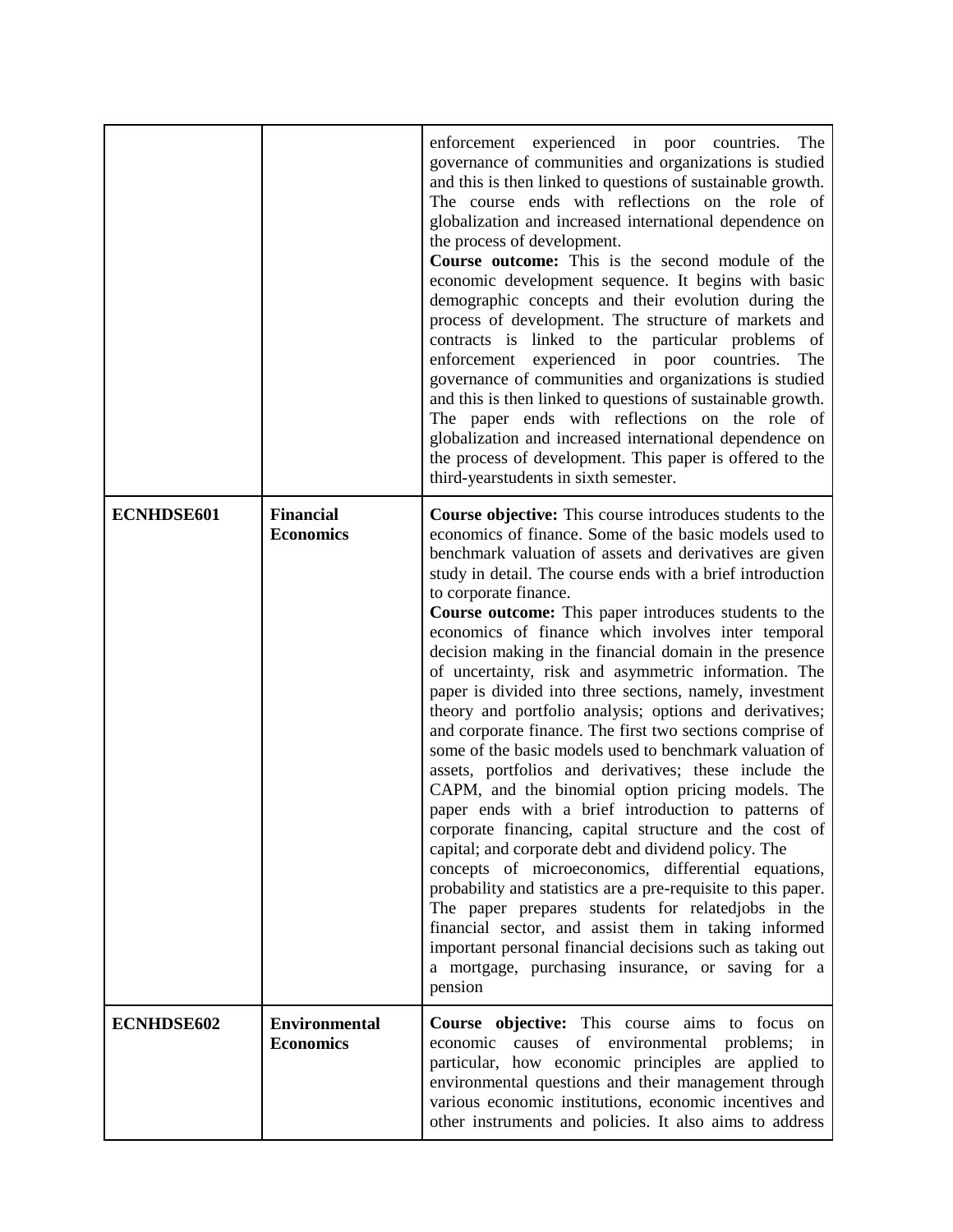|                   |                                              | Economic implications of environmental policy as well<br>as valuation of environmental quality, quantification of<br>tools for evaluation<br>environmental<br>damages,<br>of<br>environmental projects such as cost-benefit analysis and<br>environmental impact assessments.<br>Course outcome: This course focuses on economic<br>causes of environmental problems. In particular,<br>economic principles are applied to environmental<br>questions and their management. Economic implications<br>of environmental policy are addressed as well as<br>valuation of environmental improvements                                                                                                      |
|-------------------|----------------------------------------------|-------------------------------------------------------------------------------------------------------------------------------------------------------------------------------------------------------------------------------------------------------------------------------------------------------------------------------------------------------------------------------------------------------------------------------------------------------------------------------------------------------------------------------------------------------------------------------------------------------------------------------------------------------------------------------------------------------|
| <b>ECNHDSE603</b> | <b>International</b><br><b>Economics</b>     | <b>Course objective:</b> This course develops a systematic<br>exposition of models that try to explain the composition,<br>direction, and consequences of international trade, and<br>the determinants and effects of trade policy. It then<br>builds on the models of open economy macroeconomics,<br>focusing on national policies as well as international<br>monetary systems. It concludes with an analytical<br>account of the causes and consequences of the rapid<br>expansion of international financial flows in recent years.<br><b>Course outcome:</b> this course is based on abstract<br>theoretical models, students will also be exposed to real-<br>world examples and case studies. |
| <b>ECNHDSE604</b> | The Economy of<br><b>North East India</b>    | Course Objective: The objective of this course is to<br>acquaint the learners with the characteristics as well as<br>with the current issues of the economy of North-East<br>India.<br>Course outcome: The learners will also be able to know<br>the performance and problems of the primary, secondary<br>and tertiary sectors of North-East India.                                                                                                                                                                                                                                                                                                                                                  |
| <b>ECNHDSE605</b> | <b>History of</b><br><b>Economic Thought</b> | Course objective: The objective of this course is to<br>acquaint the learners with the historical developments in<br>the economic thoughts propounded by different schools.<br>Course<br>outcome:<br>This<br>course<br>provides<br>basic<br>understanding about the celebrated economists and<br>their contributions starting from the classical period. It<br>throws light on the contributions of Nobel Laureates of<br>recent period too.                                                                                                                                                                                                                                                          |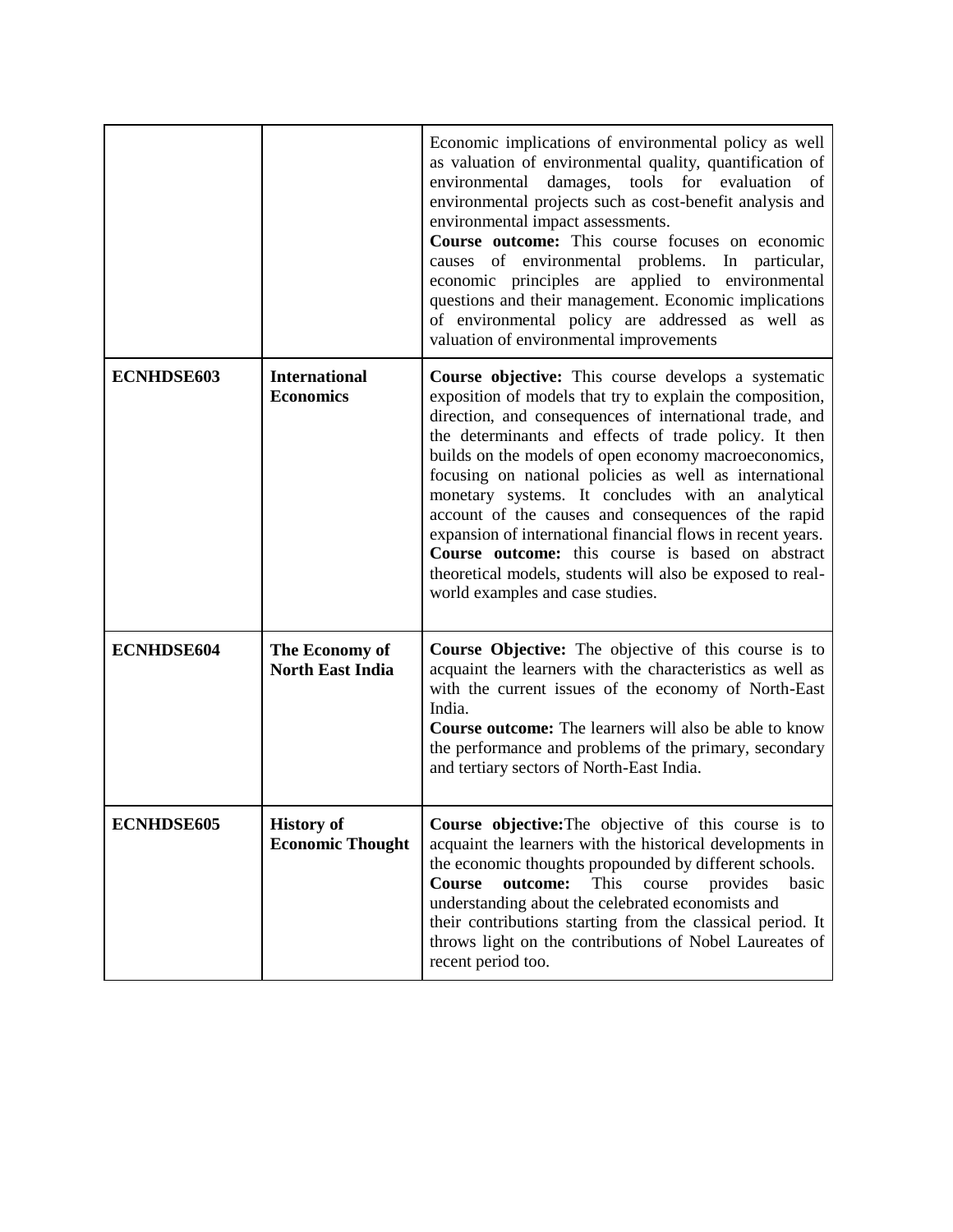## **Course Structure**

# **B.A Non Honours programme in Economics under CBCS system**

| 1st semester       |                                          |                                                                                                                                                                                                                                                                                                                                                                                                                                                                                                                                                                                                                                                                                                                                                                                                                                                             |
|--------------------|------------------------------------------|-------------------------------------------------------------------------------------------------------------------------------------------------------------------------------------------------------------------------------------------------------------------------------------------------------------------------------------------------------------------------------------------------------------------------------------------------------------------------------------------------------------------------------------------------------------------------------------------------------------------------------------------------------------------------------------------------------------------------------------------------------------------------------------------------------------------------------------------------------------|
| <b>Course code</b> | Course name                              | Course objective and outcome                                                                                                                                                                                                                                                                                                                                                                                                                                                                                                                                                                                                                                                                                                                                                                                                                                |
| ECNGC101           | <b>Principles of</b><br>microeconomics-I | <b>Course objective:</b> The course is designed to provide a<br>sound training in microeconomic theory to formally<br>analyze the behaviour of individual agents. Since<br>students are already familiar with the quantitative<br>techniques in the previous semesters, mathematical tools<br>are used to facilitate understanding of the basic concepts.<br>This course looks at the behaviour of the consumer and<br>the producer and also covers the behaviour of a<br>competitive firm.<br><b>Course outcome:</b> The student will be able to:<br>Demonstrate an understanding, usage and application of<br>basic economic principles. Describe and apply the<br>methods for analyzing consumer behavior through<br>demand and supply, elasticity and marginal utility.<br>Understand the role of alternative property rights in<br>resource allocation |

| 2nd semester       |                                               |                                                                                                                                                                                                                                                                                                                                                                                                                                                                                                                                                                                                                                                                                                                                                                         |
|--------------------|-----------------------------------------------|-------------------------------------------------------------------------------------------------------------------------------------------------------------------------------------------------------------------------------------------------------------------------------------------------------------------------------------------------------------------------------------------------------------------------------------------------------------------------------------------------------------------------------------------------------------------------------------------------------------------------------------------------------------------------------------------------------------------------------------------------------------------------|
| <b>Course code</b> | <b>Course name</b>                            | Course objective and outcome                                                                                                                                                                                                                                                                                                                                                                                                                                                                                                                                                                                                                                                                                                                                            |
| ECNGC201           | <b>Principles of</b><br>microeconomics<br>-11 | <b>Course objective:</b> This course is a sequel to Essentials<br>of Microeconomics. The emphasis will be on giving<br>conceptual clarity to the student coupled with the use of<br>mathematical tools and reasoning. It covers general<br>equilibrium and welfare, imperfect markets and topics<br>under information economic.<br>Course outcome: This paper broadly covers general<br>equilibrium theory, game theory, welfare analysis,<br>market structures, externalities and asymmetric<br>information. The paper provides in-depth understanding<br>of the micro foundations required for higher education<br>in economics and also for making policy decisions.<br>Thus, the scope of the paper includes teaching, research<br>work and policy decision making. |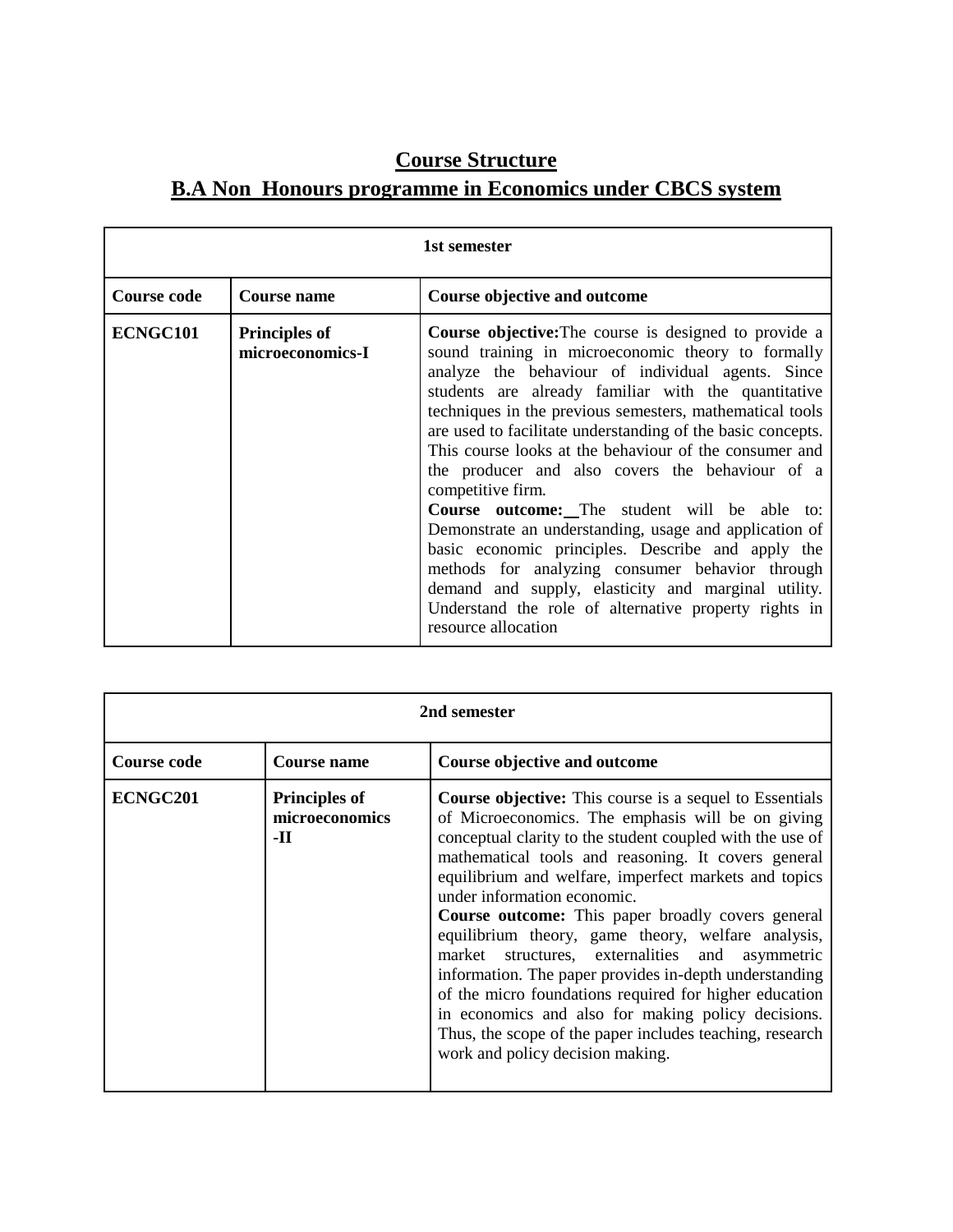| 3rd semester       |                                          |                                                                                                                                                                                                                                                                                                                                                                                                                                                                         |
|--------------------|------------------------------------------|-------------------------------------------------------------------------------------------------------------------------------------------------------------------------------------------------------------------------------------------------------------------------------------------------------------------------------------------------------------------------------------------------------------------------------------------------------------------------|
| <b>Course code</b> | <b>Course name</b>                       | Course objective and outcome                                                                                                                                                                                                                                                                                                                                                                                                                                            |
| ECNGC301           | <b>Principles of</b><br>macroeconomics-I | <b>Course objective:</b> This course discusses various<br>alternative theories of output and employment<br>determination in a closed economy in the short run as<br>well as medium run, and the role of policy in this<br>context.<br><b>Course outcome:</b> This course introduces the students<br>to formal modeling of a macro-economy in terms of<br>analytical tools. It also introduces the students to<br>various theoretical issues related to an open economy. |

| 4th semester       |                                                 |                                                                                                                                                                                                                                                                                                                                                                                                                                                                                                                                                                                                                                                                                                                                                                                                                                                                                                                                                                                                                                                                                                                                                             |
|--------------------|-------------------------------------------------|-------------------------------------------------------------------------------------------------------------------------------------------------------------------------------------------------------------------------------------------------------------------------------------------------------------------------------------------------------------------------------------------------------------------------------------------------------------------------------------------------------------------------------------------------------------------------------------------------------------------------------------------------------------------------------------------------------------------------------------------------------------------------------------------------------------------------------------------------------------------------------------------------------------------------------------------------------------------------------------------------------------------------------------------------------------------------------------------------------------------------------------------------------------|
| <b>Course code</b> | <b>Course name</b>                              | Course objective and outcome                                                                                                                                                                                                                                                                                                                                                                                                                                                                                                                                                                                                                                                                                                                                                                                                                                                                                                                                                                                                                                                                                                                                |
|                    | <b>Principles of</b><br>macroeconomics<br>$-II$ | <b>Course objective:</b> This course is a sequel to Essentials<br>of Macroeconomics. In this course, the students are<br>introduced to the long run dynamic issues like growth<br>and technical progress. It also provides the micro-<br>foundations to the various aggregative concepts used in<br>the previous course.<br><b>Course outcome:</b> This paper aims to provide students<br>with a solid understanding of macroeconomics at the<br>intermediate level, and to ensure that they can apply<br>macroeconomic analysis to the study of economic<br>problems such as inflation, unemployment, budget<br>deficit and many more. In this paper, the modern<br>theories of the determination of consumption,<br>investment, demand for money, steady state levels and<br>growth rate of capital and income are developed and<br>the implications of each model, theory on alternate<br>fiscal and monetary policy seeking to facilitate full<br>employment, economic growth and price stability are<br>discussed. Since macroeconomics is an empirical<br>discipline, students are familiarized with current<br>macroeconomic data and its relevance. |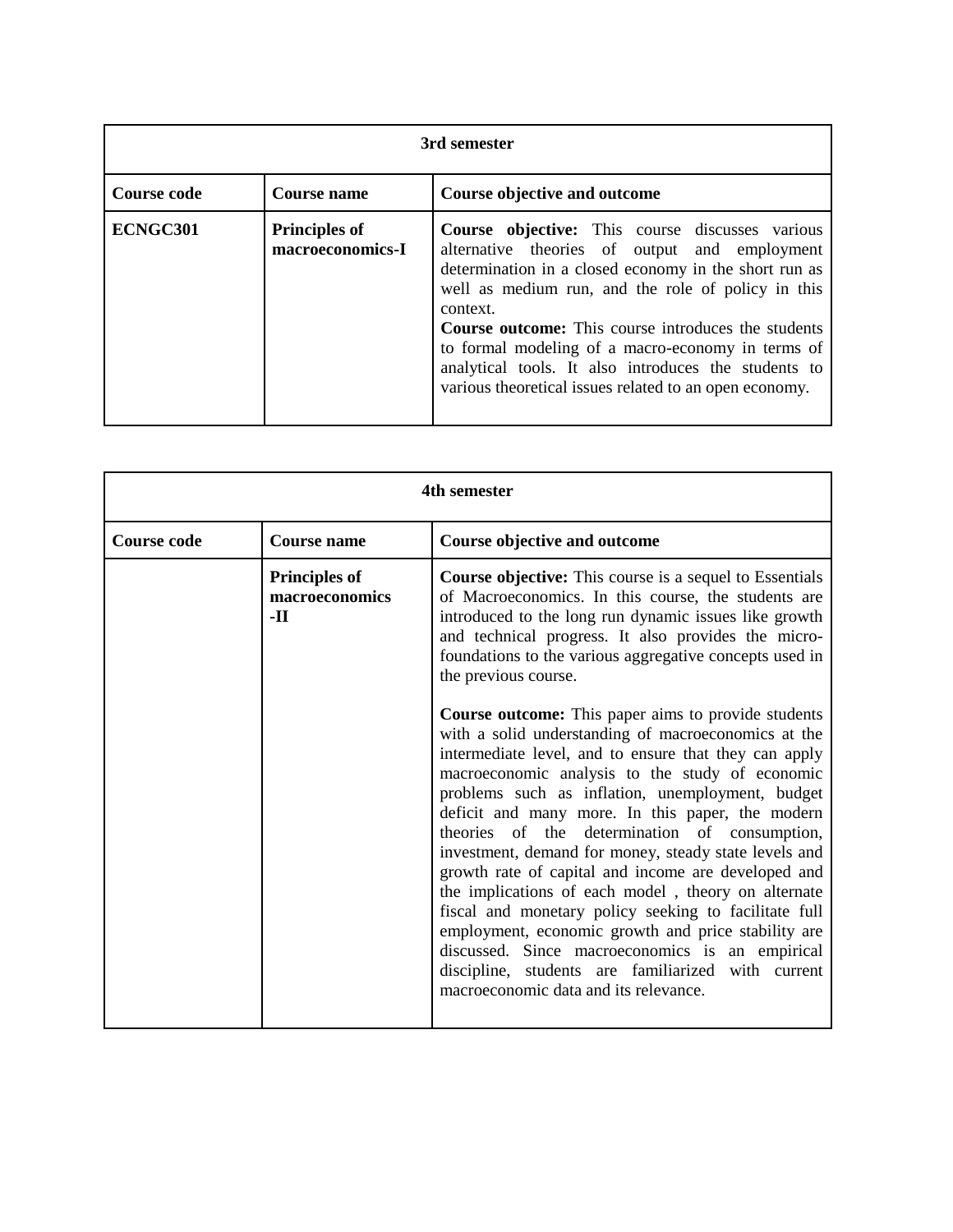| 5th semester       |                                                                  |                                                                                                                                                                                                                                                                                                                                                                                                                                                                                                                                                                                                                                                                                                                                                                                                                                                                                                                                                                                                                                                                                                                                                                        |
|--------------------|------------------------------------------------------------------|------------------------------------------------------------------------------------------------------------------------------------------------------------------------------------------------------------------------------------------------------------------------------------------------------------------------------------------------------------------------------------------------------------------------------------------------------------------------------------------------------------------------------------------------------------------------------------------------------------------------------------------------------------------------------------------------------------------------------------------------------------------------------------------------------------------------------------------------------------------------------------------------------------------------------------------------------------------------------------------------------------------------------------------------------------------------------------------------------------------------------------------------------------------------|
| <b>Course code</b> | <b>Course name</b>                                               | <b>Course objective and outcome</b>                                                                                                                                                                                                                                                                                                                                                                                                                                                                                                                                                                                                                                                                                                                                                                                                                                                                                                                                                                                                                                                                                                                                    |
| <b>ECNGDSE1</b>    | <b>Economic</b><br><b>Development</b> and<br>policy in India - I | <b>Course objective:</b> This is the first part of a two-part<br>course on economic development. The course begins<br>with a discussion of alternative conceptions of<br>development and their justification. It then proceeds to<br>aggregate models of growth and cross-national<br>comparisons of the growth experience that can help<br>evaluate these models. The axiomatic basis for<br>inequality measurement is used to develop measures of<br>inequality and connections between growth and<br>inequality are explored. The course ends by linking<br>political institutions to growth and inequality by<br>discussing the role of the state in economic<br>development and the informational and incentive<br>problems that affect state governance.<br>Course outcome: This course is designed to inculcate<br>diverse concepts related to economic growth and<br>development by giving special emphasis on structural<br>issues related to the process of development. In order<br>to create an awareness on policy options, the pressing<br>problems on the path of development such as<br>inequality, poverty and technological aspects are dealt<br>in. |
| <b>ECNGDSE2</b>    | <b>Money</b><br>and<br><b>Banking</b>                            | Course objective: This course highlights<br>the<br>organization, structure and role of financial markets<br>and institutions. It also discusses interest rates,<br>monetary management and instruments of monetary<br>control. Financial and banking sector reforms and<br>monetary policy with special reference to India are also<br>covered.<br>Course outcome: This course exposes students to the<br>theory and functioning of the monetary and financial<br>sectors of the economy.                                                                                                                                                                                                                                                                                                                                                                                                                                                                                                                                                                                                                                                                              |
| <b>ECNGDSE3</b>    | <b>Environmental</b><br><b>Economics</b>                         | Course objective: This course introduces students to<br>concepts, methods and policy options in managing the<br>environment using tools of economic analysis. This<br>course should be accessible to anyone with an<br>analytical mind and familiarity with basic concepts of<br>economics. Since several environmental problems are<br>caused by economic activity (for instance, carbon<br>emissions, overharvesting of renewable resources and<br>air and water pollution as a by-product of industrial<br>activity), this course examines different approaches to<br>adjusting behaviour through economic institutions such<br>as markets and incentives as well as<br>through                                                                                                                                                                                                                                                                                                                                                                                                                                                                                     |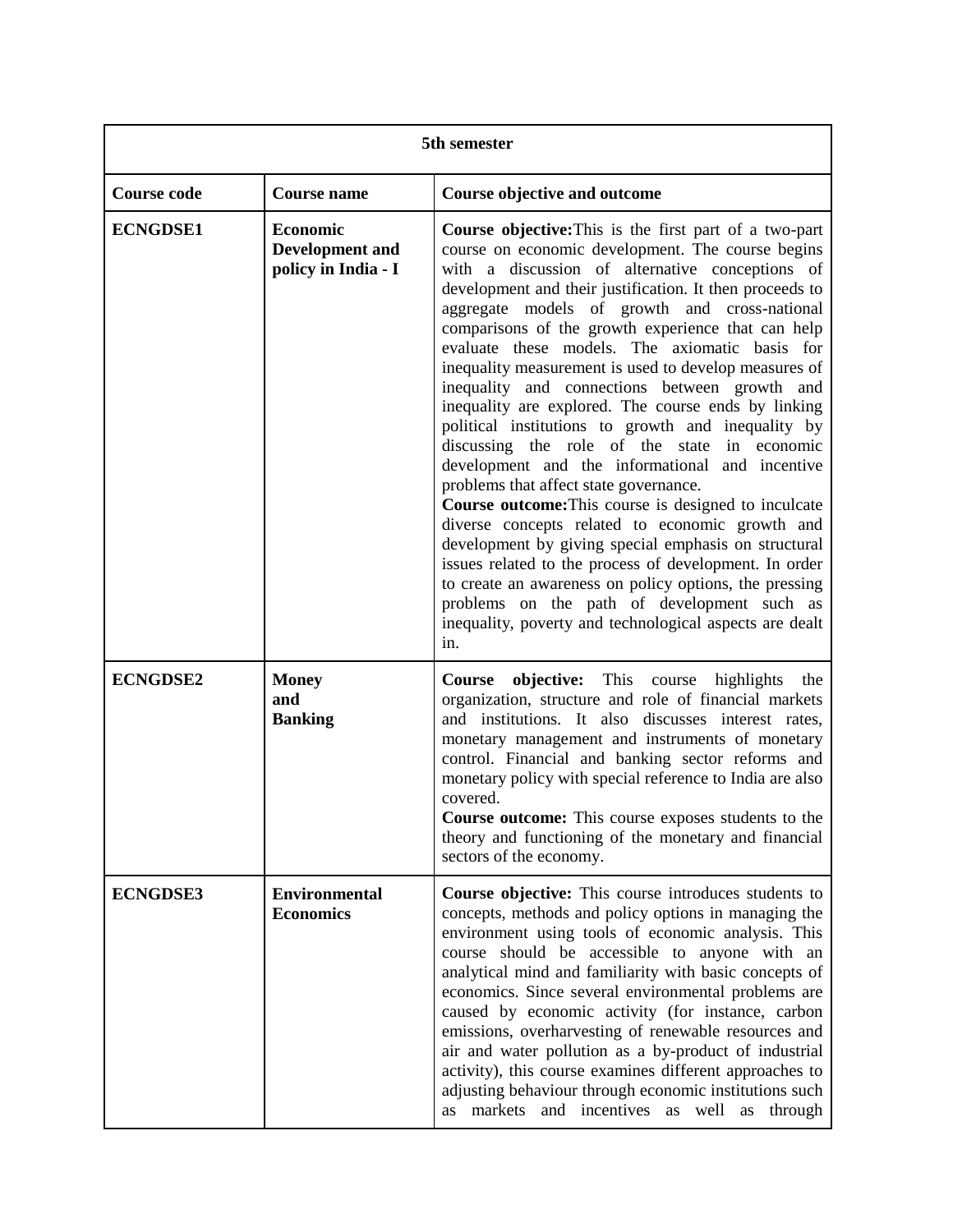|               |                                              | regulation, etc. It also addresses the economic<br>implications of environmental changes. Conversely,<br>the impact of economic growth on the environment is<br>addressed under the rubric of sustainable<br>also<br>development. Environmental problems and issues from<br>the Indian and international context (especially global<br>warming) are used to illustrate the concepts and<br>methods presented in the course.<br><b>Course outcome:</b> The course will be useful for<br>students aiming towards careers in the government<br>sector, policy analysis, business, journalism and<br>international organisations                                                                                                                                                                                                                                                                                                                                                                                                                                                                                                                                                                                                                                                                                                                         |
|---------------|----------------------------------------------|------------------------------------------------------------------------------------------------------------------------------------------------------------------------------------------------------------------------------------------------------------------------------------------------------------------------------------------------------------------------------------------------------------------------------------------------------------------------------------------------------------------------------------------------------------------------------------------------------------------------------------------------------------------------------------------------------------------------------------------------------------------------------------------------------------------------------------------------------------------------------------------------------------------------------------------------------------------------------------------------------------------------------------------------------------------------------------------------------------------------------------------------------------------------------------------------------------------------------------------------------------------------------------------------------------------------------------------------------|
| <b>ECNGE1</b> | <b>Introductory</b><br><b>Microeconomics</b> | <b>Course objective:</b> Microeconomics concepts can be<br>applied to analyse real life situations .This is an<br>introductory paper that teaches the fundamentals of<br>microeconomics, providing students with a solid<br>foundation for economic analysis. The paper begins<br>with an introduction to supply and demand, and the<br>basic forces that determine equilibrium in a market<br>economy. Next, it introduces a framework for learning<br>about consumer behaviour and analysis of consumer<br>decisions, going on to the behaviour of firms and their<br>decisions about optimal production, along with the<br>impact of different market structures on firms'<br>behaviour. By the end of the paper, students are able<br>understand introductory microeconomic theory, solve<br>basic microeconomic problems,<br>and use these<br>techniques to think about a number of policy questions<br>relevant to the operation of the real economy.<br>Course outcome: This course is designed to introduce<br>the<br>students<br>elementary<br>to<br>concepts<br>in<br>microeconomics. The student should be able to use<br>these concepts to understand the relevance<br>of<br>microeconomics to the real world. The student should<br>be able to build on these concepts in the future to<br>develop deeper understanding of the Economy. |

| 6th semester    |                                                                  |                                                                                                                                                                                                                                                                                       |
|-----------------|------------------------------------------------------------------|---------------------------------------------------------------------------------------------------------------------------------------------------------------------------------------------------------------------------------------------------------------------------------------|
| Course code     | <b>Course name</b>                                               | Course objective and outcome                                                                                                                                                                                                                                                          |
| <b>ECNGDSE4</b> | <b>Economic</b><br><b>Development</b> and<br>policy in India -II | <b>Course objective:</b> This is the second module of the<br>economic development sequence. It begins with basic<br>demographic. concepts and their evolution during the<br>process of development. The structure of markets and<br>contracts is linked to the particular problems of |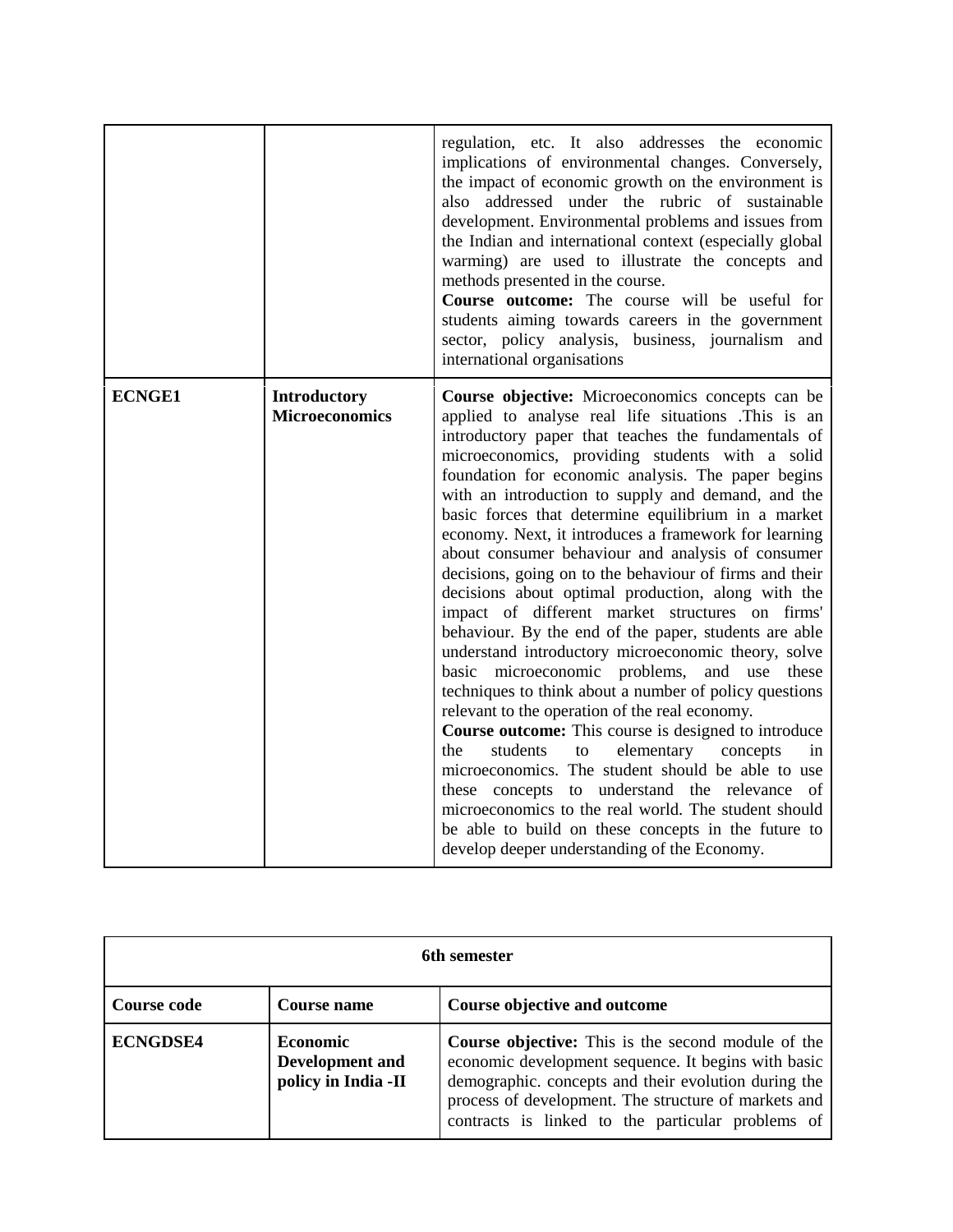|                 |                                                      | enforcement experienced in poor countries. The<br>governance of communities and organizations is<br>studied and this is then linked to questions of<br>sustainable growth. The course ends with reflections<br>on the role of globalization and increased international<br>dependence on the process of development.<br><b>Course outcome:</b> This is the second module of the<br>economic development sequence. It begins with basic<br>demographic concepts and their evolution during the<br>process of development. The structure of markets and<br>contracts is linked to the particular problems of<br>enforcement experienced in poor countries. The<br>governance of communities and organizations is<br>studied and this is then linked to questions of<br>sustainable growth. The paper ends with reflections on<br>the role of globalization and increased international<br>dependence on the process of development. This<br>paper is offered to the third-yearstudents in sixth<br>semester. |
|-----------------|------------------------------------------------------|------------------------------------------------------------------------------------------------------------------------------------------------------------------------------------------------------------------------------------------------------------------------------------------------------------------------------------------------------------------------------------------------------------------------------------------------------------------------------------------------------------------------------------------------------------------------------------------------------------------------------------------------------------------------------------------------------------------------------------------------------------------------------------------------------------------------------------------------------------------------------------------------------------------------------------------------------------------------------------------------------------|
| <b>ECNGDSE5</b> | <b>Economic History of</b><br>India<br>$(1857-1947)$ | <b>Course objective:</b> This course analyses key aspects<br>of Indian economic development during the second<br>half of British colonial rule. In doing so, it investigates<br>the place of the Indian economy in the wider colonial<br>context, and the mechanisms that linked economic<br>development in India to the compulsions of colonial<br>rule. This course links directly to the course on India's<br>economic development after independence in 1947.<br>Course outcome: This paper analyses key aspects of<br>Indian economic development during the second half<br>of British colonial rule. In doing so, itinvestigates the<br>place of the Indian economy in the wider colonial<br>context, and the mechanisms that linked economic<br>development in India to the compulsions of colonial<br>rule. This course links directly to the course on India's<br>economic development after independence in 1947.                                                                                |
| <b>ECNGDSE6</b> | <b>Public Finance</b>                                | Course objective: This course is a non-technical<br>overview of government finances with special<br>reference to India. The course does not require any<br>prior knowledge of economics. It will look into the<br>efficiency and equity aspects of taxation of the centre,<br>states and the local governments and the issues of<br>fiscal federalism and decentralisation in India.<br>Course outcome: On completion of this course, the<br>students will be able to have conceptual clarity of<br>public expenditure and revenue theories To apply the<br>principle of optimal taxation in analysing various<br>governments tax policies To know the application of<br>public economics in analysing various energy policies<br>To comprehend various types of public goods and its                                                                                                                                                                                                                      |